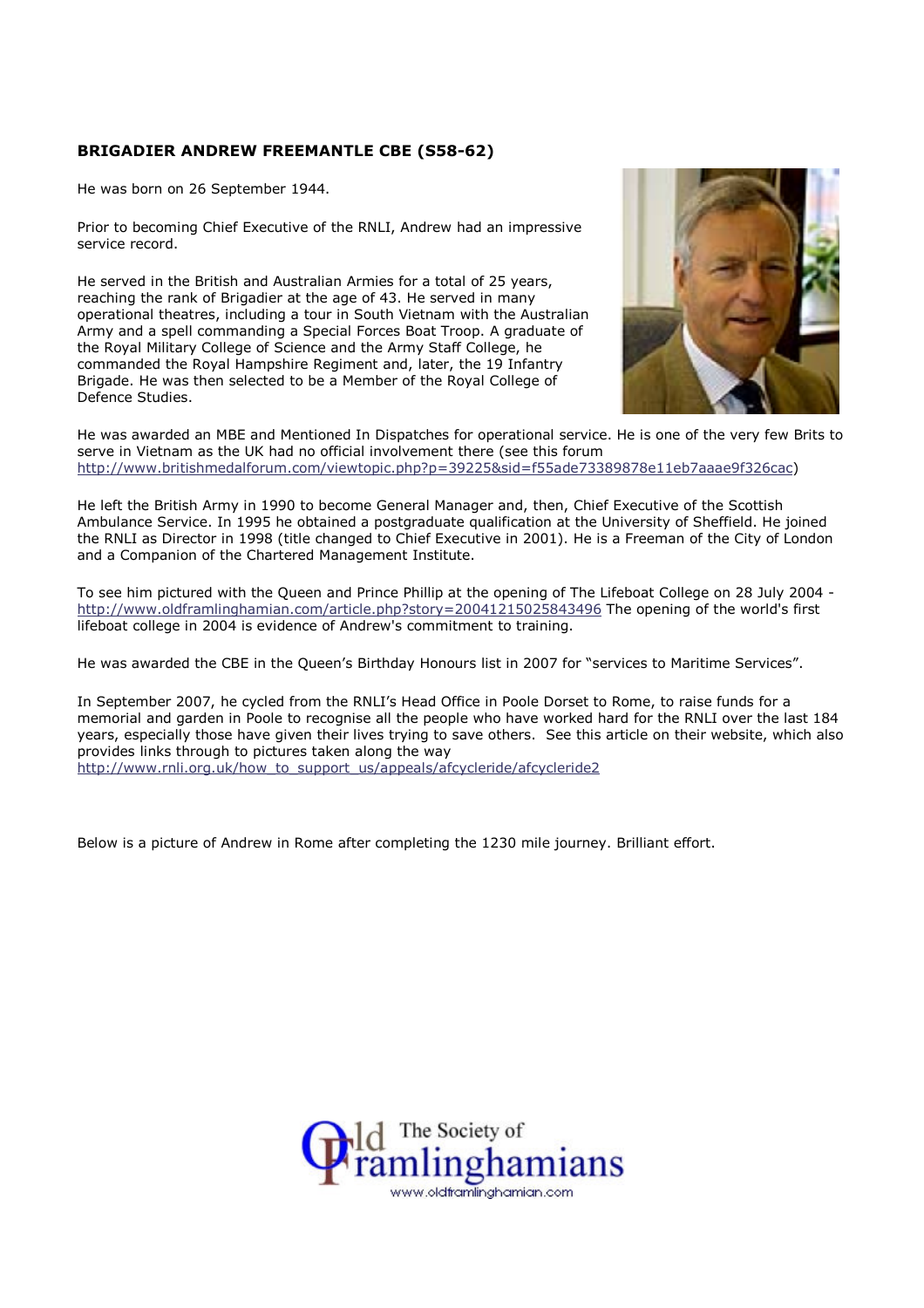

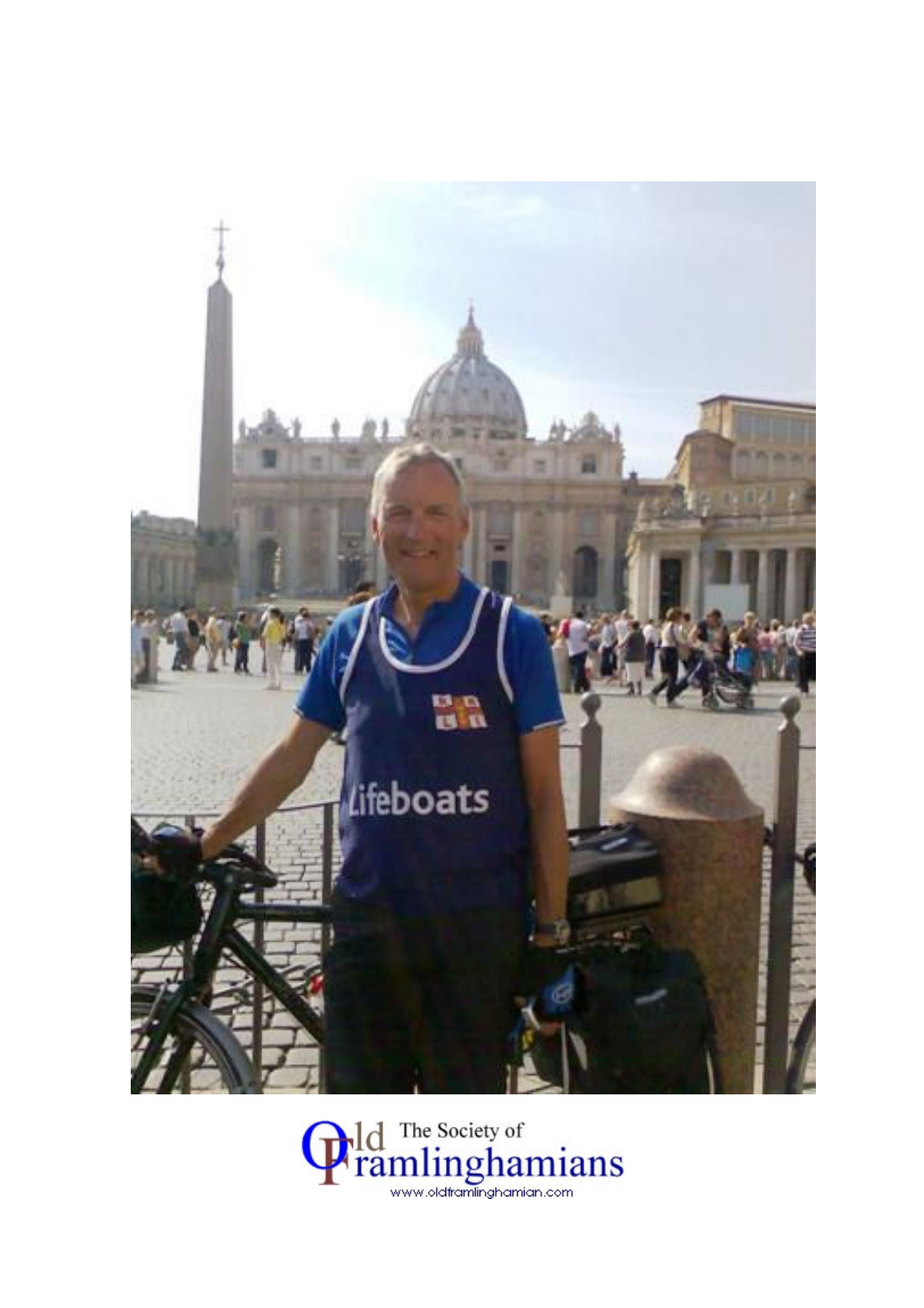# **36th Annual Exhibition** of **Marine Paintings**

## From the **Eighteenth Century to the Present Day**

 $21st October - 21st November, 2008$ Weekdays 10.00 am. - 5.00 pm. Saturdays 10.00 am. - 1.00 pm.

## N.R. OMELL GALLERY

6 Duke Street, St. James's, London SW1Y 6BN Telephone: +44 (0) 20 7839 6223

> Facsimile:  $+44(0)$  20 7930 1625 E.Mail: nromellgallery@compuserve.com Website: www.artnet.com/nromell.html

Catalogues sold in aid of The Royal National Lifeboat Institution